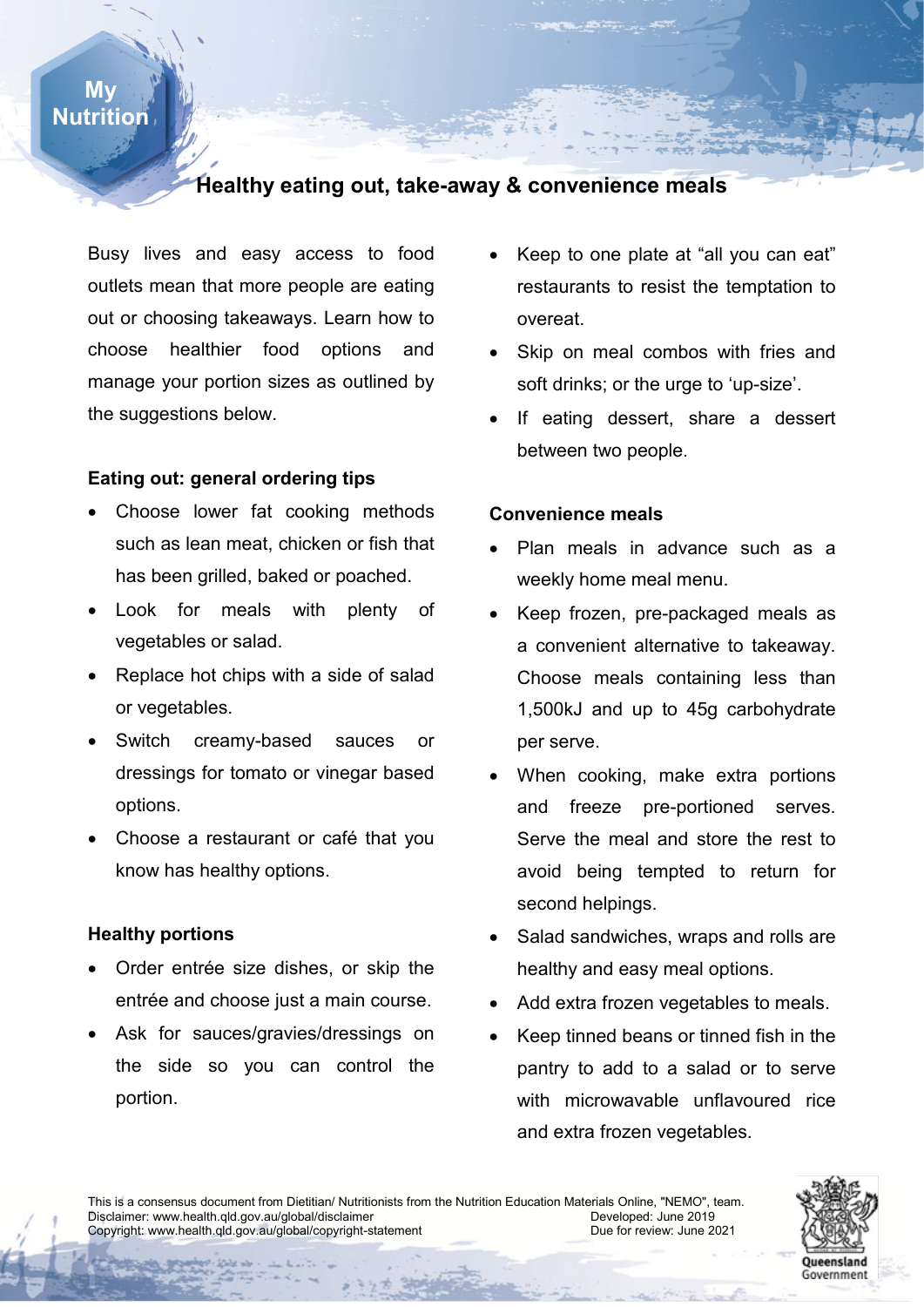## **Healthy meal options when dining out:**

|                                  |              | <b>Breakfast or Brunch</b>                                                                                                                                                                     |  |  |  |  |  |  |
|----------------------------------|--------------|------------------------------------------------------------------------------------------------------------------------------------------------------------------------------------------------|--|--|--|--|--|--|
| Café or                          | $\checkmark$ | Grainy, wholemeal or sourdough toast with toppings such as poached/boiled                                                                                                                      |  |  |  |  |  |  |
| home-                            |              | eggs, salmon, spinach, grilled tomato, mushrooms, baked beans or avocado                                                                                                                       |  |  |  |  |  |  |
| made                             |              | $\checkmark$ Fruit toast with ricotta or a thin scrape of margarine                                                                                                                            |  |  |  |  |  |  |
|                                  | $\checkmark$ | Untoasted muesli or porridge with skim milk or reduced-fat yoghurt and fresh<br>fruit                                                                                                          |  |  |  |  |  |  |
|                                  | ✓            | Fresh or whole poached fruit with reduced-fat yoghurt                                                                                                                                          |  |  |  |  |  |  |
|                                  | ✓            | Vegetable Stack or Corn Fritters with poached eggs                                                                                                                                             |  |  |  |  |  |  |
| <b>Main Meals</b>                |              |                                                                                                                                                                                                |  |  |  |  |  |  |
| Cafe and<br>Pub-<br><b>Style</b> | $\checkmark$ | Grilled fish served with salad or vegetables                                                                                                                                                   |  |  |  |  |  |  |
|                                  | ✓            | BBQ or rotisserie skinless chicken served with salad or vegetables                                                                                                                             |  |  |  |  |  |  |
|                                  | $\checkmark$ | Meat kebab with lots of salad                                                                                                                                                                  |  |  |  |  |  |  |
|                                  | ✓            | Small grilled steak or chicken or lentil burger with salad                                                                                                                                     |  |  |  |  |  |  |
|                                  | ✓            | Mediterranean, Greek, garden, quinoa, long grain rice or freekeh salads - if<br>choosing dressings select balsamic, Italian, French-style, olive oil, lemon juice<br>or reduced fat mayonnaise |  |  |  |  |  |  |
|                                  | $\checkmark$ | Salad rolls or wraps with lean meat filling (ham, chicken, tuna, egg) and<br>avocado or reduced fat mayonnaise                                                                                 |  |  |  |  |  |  |
| Asian<br>and<br>Indian           | $\checkmark$ | Clear soups such as miso and tom yum or broth based soups such as Pho                                                                                                                          |  |  |  |  |  |  |
|                                  | ✓            | Stir-Fry dishes with plenty of vegetables and lean meat/chicken/seafood or tofu<br>served with steamed rice - choose sauces or dressings such as soy, chilli<br>sauce, vinegar, lime and lemon |  |  |  |  |  |  |
|                                  |              | $\checkmark$ Tomato-based or dry curries such as vindaloo, madras served with steamed<br>rice                                                                                                  |  |  |  |  |  |  |
|                                  | ✓            | Tandoori lamb or chicken with vegetables                                                                                                                                                       |  |  |  |  |  |  |
|                                  |              | Rice Paper Rolls – vegetarian, prawn/beef + vegetables                                                                                                                                         |  |  |  |  |  |  |
|                                  | ✓            | Sashimi or Sushi with filings of vegetables, fish, prawn, egg, tofu, avocado<br>served with a side of seaweed salad or edamame beans                                                           |  |  |  |  |  |  |
|                                  | $\checkmark$ | Thai/Vietnamese salads with lean meat, skinless chicken, seafood or tofu and<br>plenty of vegetables.                                                                                          |  |  |  |  |  |  |
| <b>Italian</b>                   |              | $\checkmark$ 1-2 slices of thin and crispy base pizzas with toppings including vegetables,<br>skinless chicken or seafood served with a side salad                                             |  |  |  |  |  |  |
|                                  | ✓            | Entrée-size pasta or risotto dish with a tomato-based sauce                                                                                                                                    |  |  |  |  |  |  |
|                                  | ✓            | Minestrone or vegetable-based soups with a side of bruschetta (tomato/basil)                                                                                                                   |  |  |  |  |  |  |
|                                  | ✓            | <b>Chicken Cacciatore</b>                                                                                                                                                                      |  |  |  |  |  |  |
|                                  | ✓            | Baked, steamed or grilled fish/veal with plenty of vegetables                                                                                                                                  |  |  |  |  |  |  |

This is a consensus document from Dietitian/ Nutritionists from the Nutrition Education Materials Online, "NEMO", team. Disclaimer: www.health.qld.gov.au/global/disclaimer Developed: June 2019 Copyright: www.health.qld.gov.au/global/copyright-statement Due for review: June 2021